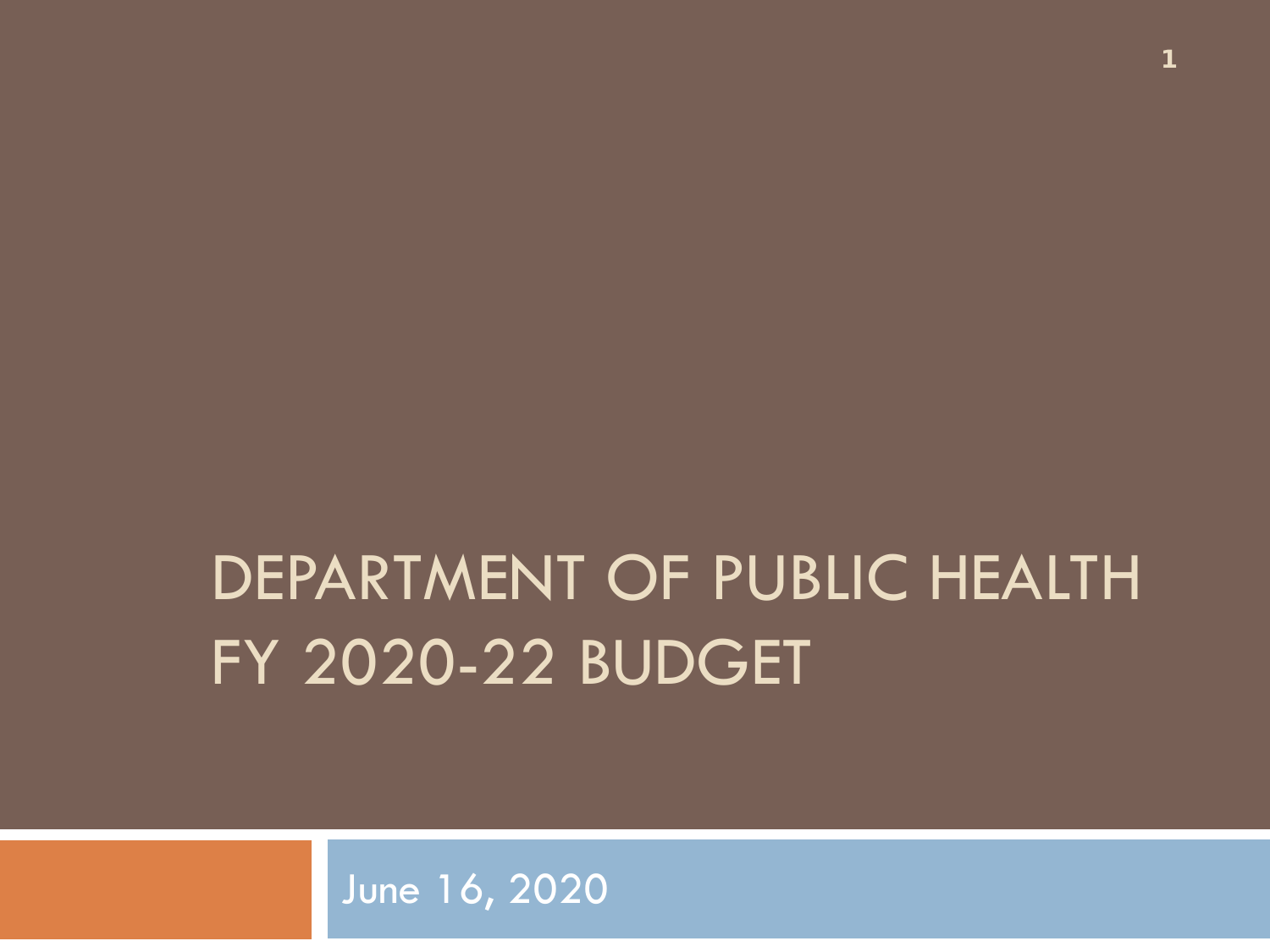#### Forecast Through FY 2023-24

|                |                          | FY19-20 | FY20-21 | FY21-22  | FY22-23 | FY23-24        |
|----------------|--------------------------|---------|---------|----------|---------|----------------|
| <b>Sources</b> |                          |         |         |          |         |                |
|                | General fund sources     |         | (487)   | (306)    | (110)   | 89             |
|                | Public health revenues   |         | (132)   | (32)     | (12)    | 8              |
|                | Other                    |         | (31)    | 150      | (67)    | (93)           |
|                |                          |         |         |          |         | $\overline{4}$ |
|                |                          |         | (650)   | (188)    | (190)   |                |
| <b>Uses</b>    | Baselines & reserves     |         | 93      | 21       | (29)    | (86)           |
|                | Salaries & benefits      |         |         |          |         |                |
|                |                          |         | (125)   | (307)    | (415)   | (495)          |
|                | Citywide operating costs |         | (66)    | (162)    | (234)   | (315)          |
|                | Department costs         |         | (6)     | (100)    | (148)   | (197)          |
|                |                          |         | (104)   | (547)    | (827)   | (1,093)        |
|                | Projected shortfall      | (246)   | (754)   | (735)    | (1,016) | (1,089)        |
|                | Through FY21-22          |         |         | (1, 735) |         |                |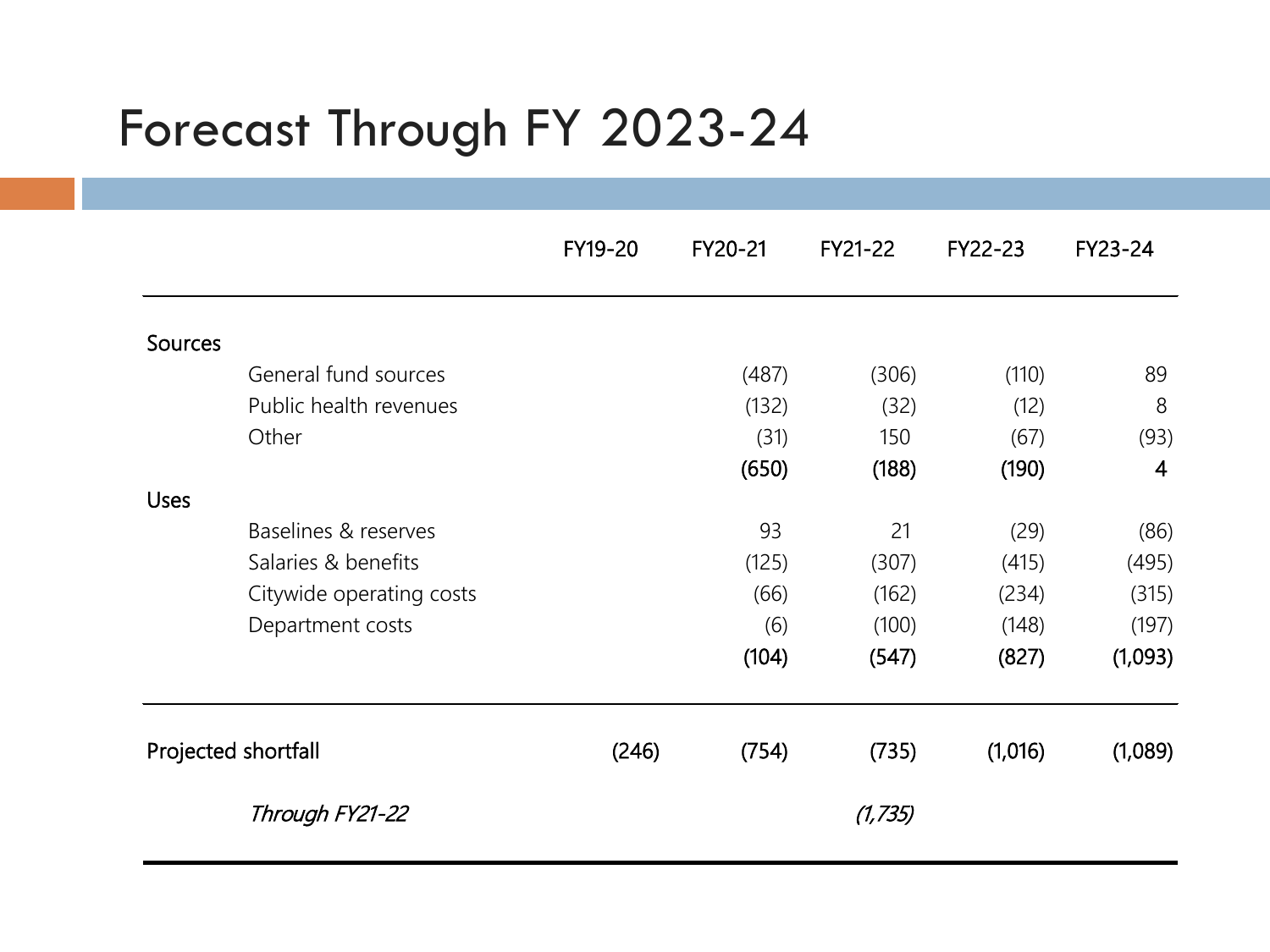#### Department Instructions

Mandatory budget reductions to help close the deficit

- □ Required reduction of General Fund support
	- **Equivalent to 10% of adjusted GFS in FY 20-21**
	- Growing to 15% in in FY 21-22 (an additional 5%)
	- $\blacksquare$  Additional 5% in second year contingency in FY 20-21 if fiscal conditions worsen
- For DPH:
	- **FY 20-21: \$75.5 million**
	- **FY 21-22: \$113.2 million**
	- **EX 21-22 Additional 5% Contingency: \$37.7 million**
	- Additional funding needs anticipated for ongoing COVID 19 response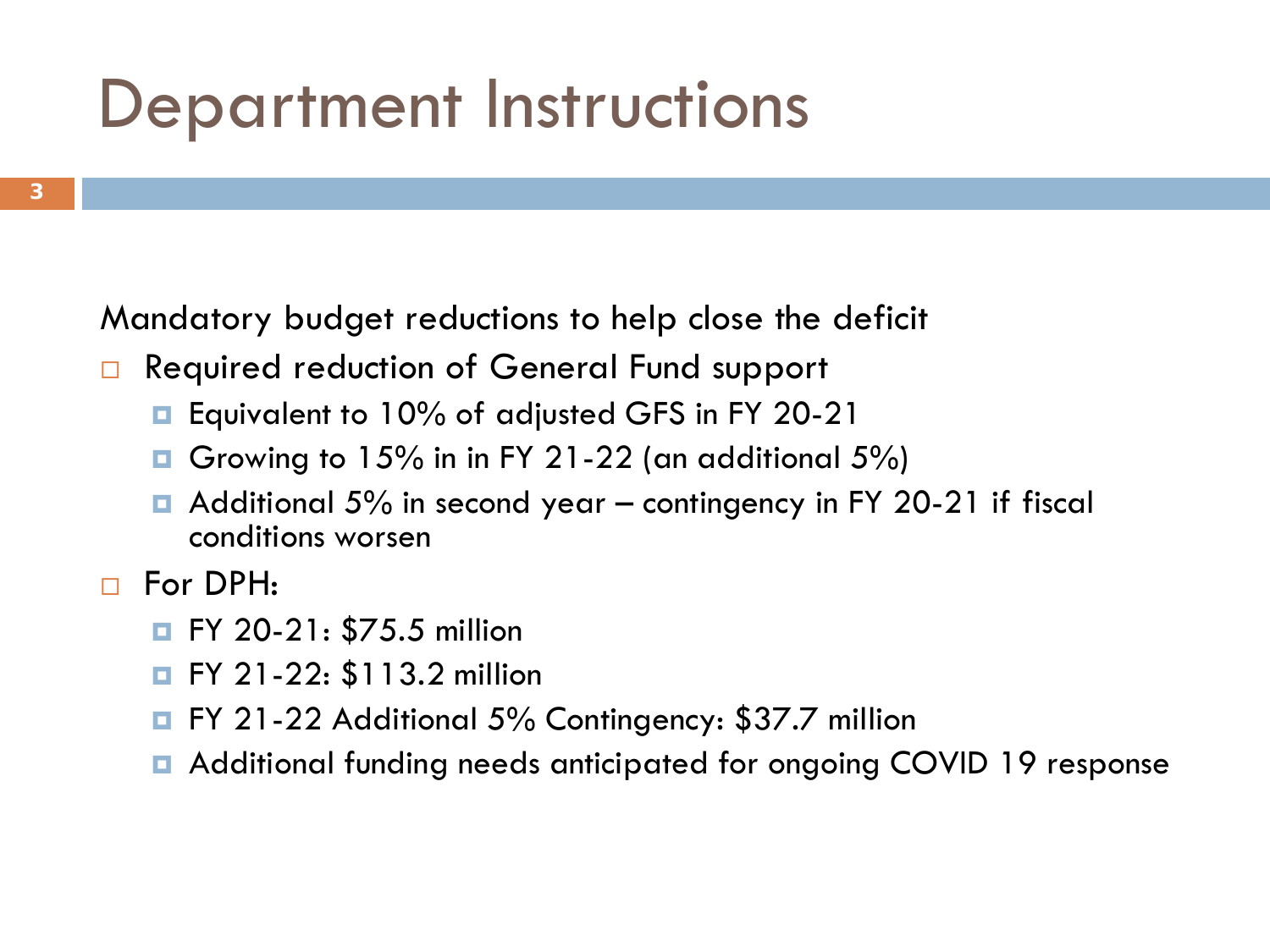### DPH Approach to Meeting Target

- **Prioritized core services and avoided service reductions** especial to vulnerable populations
- $\Box$  Identified costs savings that had minimal impact to patients and workforce
- □ Held a virtual town hall with the CBO community on June 5<sup>th</sup> to receive input and answer questions
- □ Our proposal does not reduce services or result in layoffs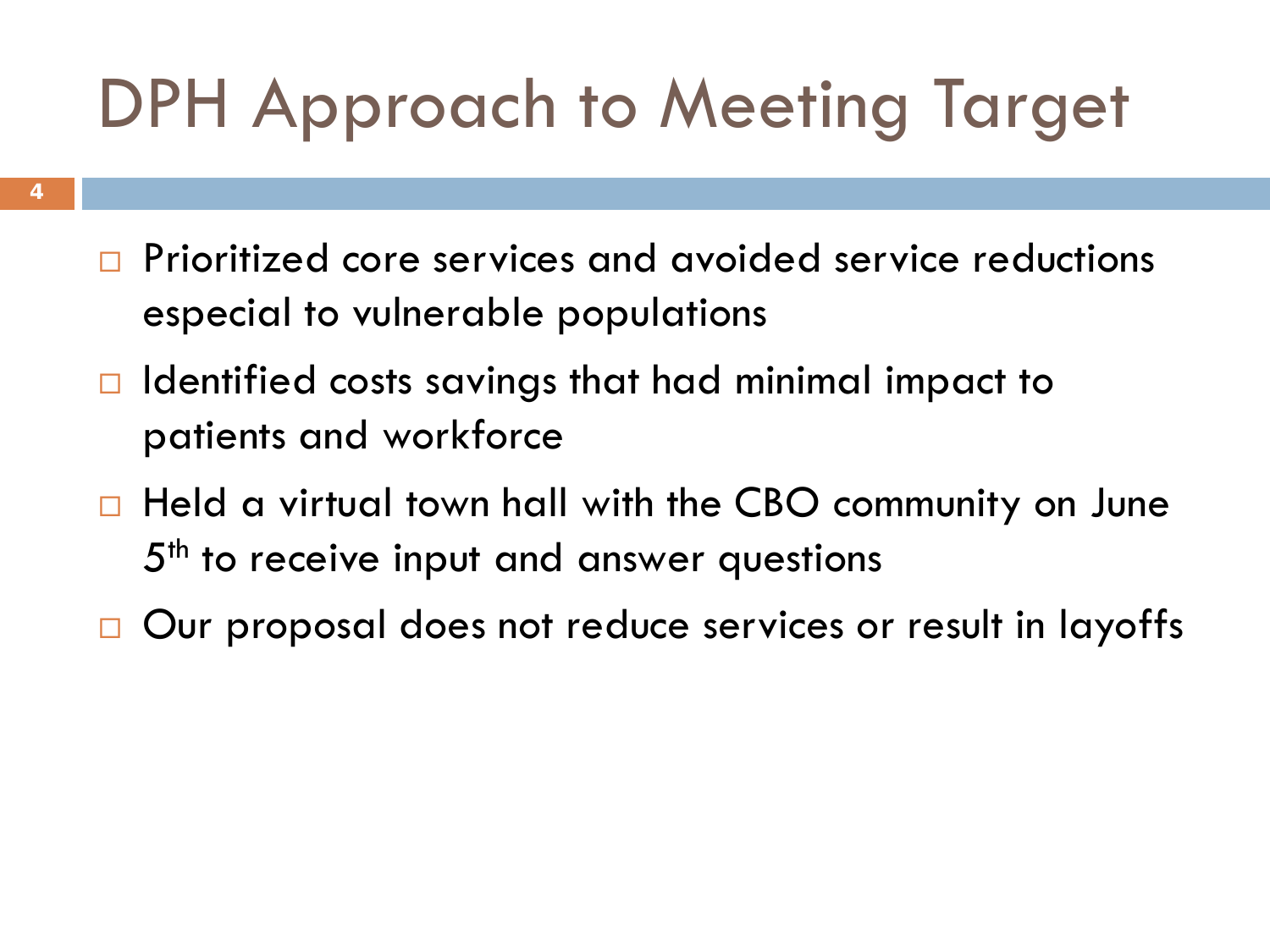# Detailed Budget Initiatives – Revenue and Savings **5**

| <b>PRIOR REVENUES AND SAVINGS</b> |                                                                                | FY 20-21                                  | FY 21-22<br>Net GF Impact<br>Favorable/ (Unfavorable) |            |  |
|-----------------------------------|--------------------------------------------------------------------------------|-------------------------------------------|-------------------------------------------------------|------------|--|
|                                   |                                                                                | Net GF Impact<br>Favorable/ (Unfavorable) |                                                       |            |  |
|                                   | <b>A1</b> ZSFG and Medi-Cal Waiver Revenues                                    | \$<br>10,171,011                          | $\zeta$                                               | 28,238,525 |  |
|                                   | A2 ZSFG One-Time Settlements                                                   | \$<br>61,883,706                          | \$                                                    |            |  |
|                                   | <b>A3</b> LHH Baseline Revenues                                                | \$<br>6,534,554                           | \$                                                    | 12,115,872 |  |
|                                   | A4 Decommissioning of Legacy IT<br>systems                                     | \$<br>14,319,105                          | \$                                                    | 8,640,723  |  |
|                                   | <b>A5</b> Backfill of Federal Funding for<br><b>Population Health Programs</b> | \$<br>(494, 159)                          | \$                                                    | (504, 811) |  |
|                                   | <b>A6</b> Specialty Pharmacy Expansion                                         | \$                                        | \$                                                    |            |  |
|                                   | A7 Additional BHS, PC and PHD revenue<br>adjustments due to COVID              | \$ (13, 124, 424)                         | \$                                                    |            |  |
|                                   | <b>TOTAL REVENUES</b>                                                          | \$<br>79,289,793                          | \$                                                    | 48,490,309 |  |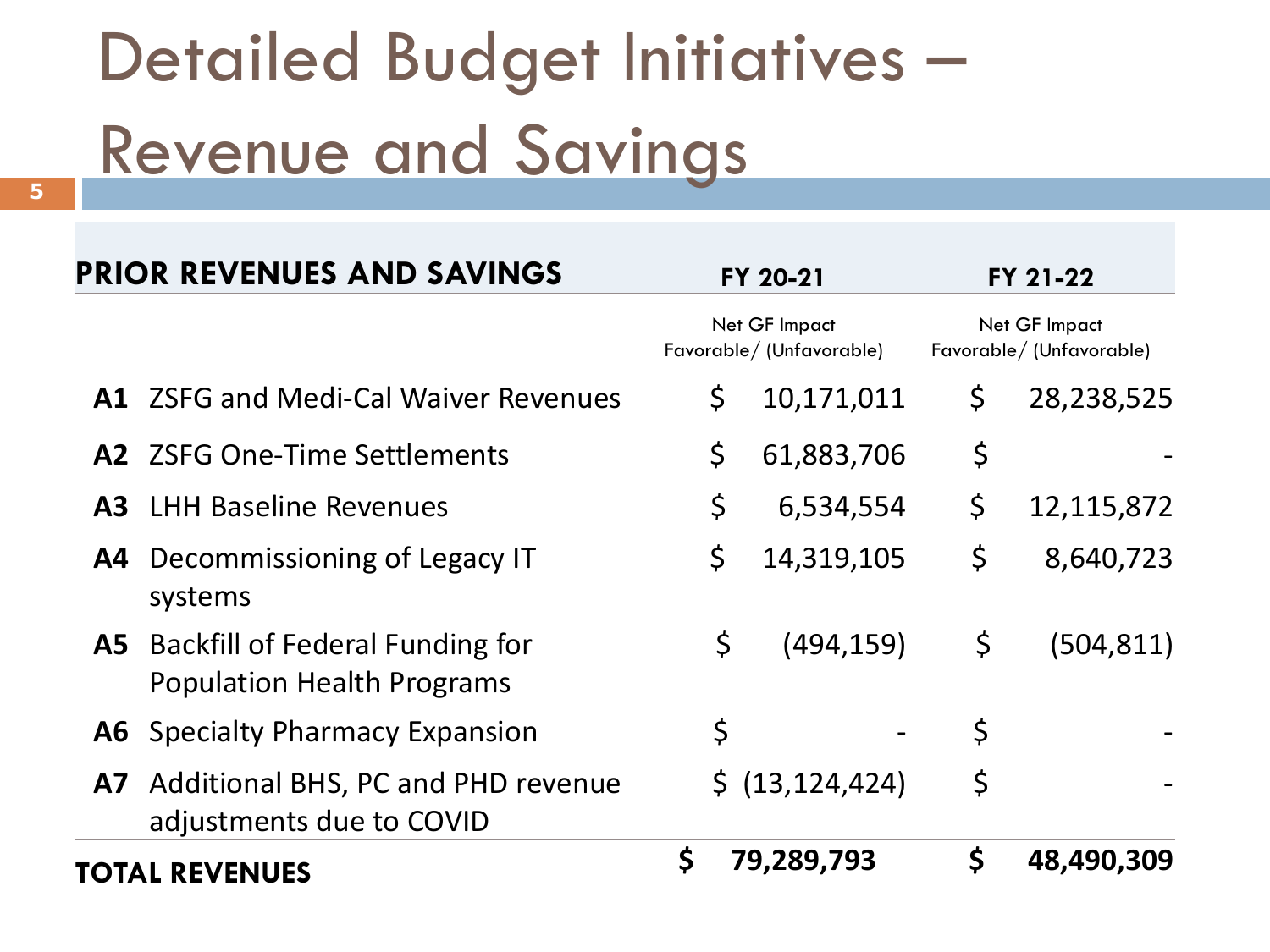# Detailed Budget Initiatives – Additional Savings **6**

| <b>ADDITIONAL SAVINGS</b>                                                                     | FY 20-21                                 | FY 21-22<br>Net GF Impact<br>Favorable/ (Unfavorable) |             |  |
|-----------------------------------------------------------------------------------------------|------------------------------------------|-------------------------------------------------------|-------------|--|
|                                                                                               | Net GF Impact<br>Favorable/(Unfavorable) |                                                       |             |  |
| Reduction in Jail Health Services Due to<br>$\overline{AB}$<br>Closure of the Hall of Justice | \$<br>578,718                            | \$                                                    | 1,022,629   |  |
| <b>Operating Cost Savings at LHH</b><br>A9                                                    | \$<br>2,126,544                          | \$                                                    |             |  |
| <b>A10</b> Operating Cost Reductions at ZSFG                                                  | \$<br>6,086,076                          | \$                                                    | 3,017,009   |  |
| <b>A11</b> Information Technology Operating Savings                                           | \$<br>1,737,000                          | \$                                                    | 1,088,000   |  |
| A12 DPH Facilities Cost Savings                                                               | \$<br>2,705,250                          | \$                                                    | 1,422,676   |  |
| <b>A13</b> Healthy Kids Transitioning to Medi-Cal                                             | \$<br>4,068,381                          | \$                                                    | 4,068,381   |  |
| <b>A14</b> Changes in Prior Year Settlement<br>Methodology                                    | \$<br>7,112,047                          | \$                                                    | 7,112,047   |  |
| <b>A15</b> Financing of Capital Projects                                                      | \$<br>14,000,000                         | \$                                                    | (4,000,000) |  |
| <b>TOTAL ADDITIONAL SAVINGS</b>                                                               | \$<br>38,414,016                         | \$                                                    | 13,730,742  |  |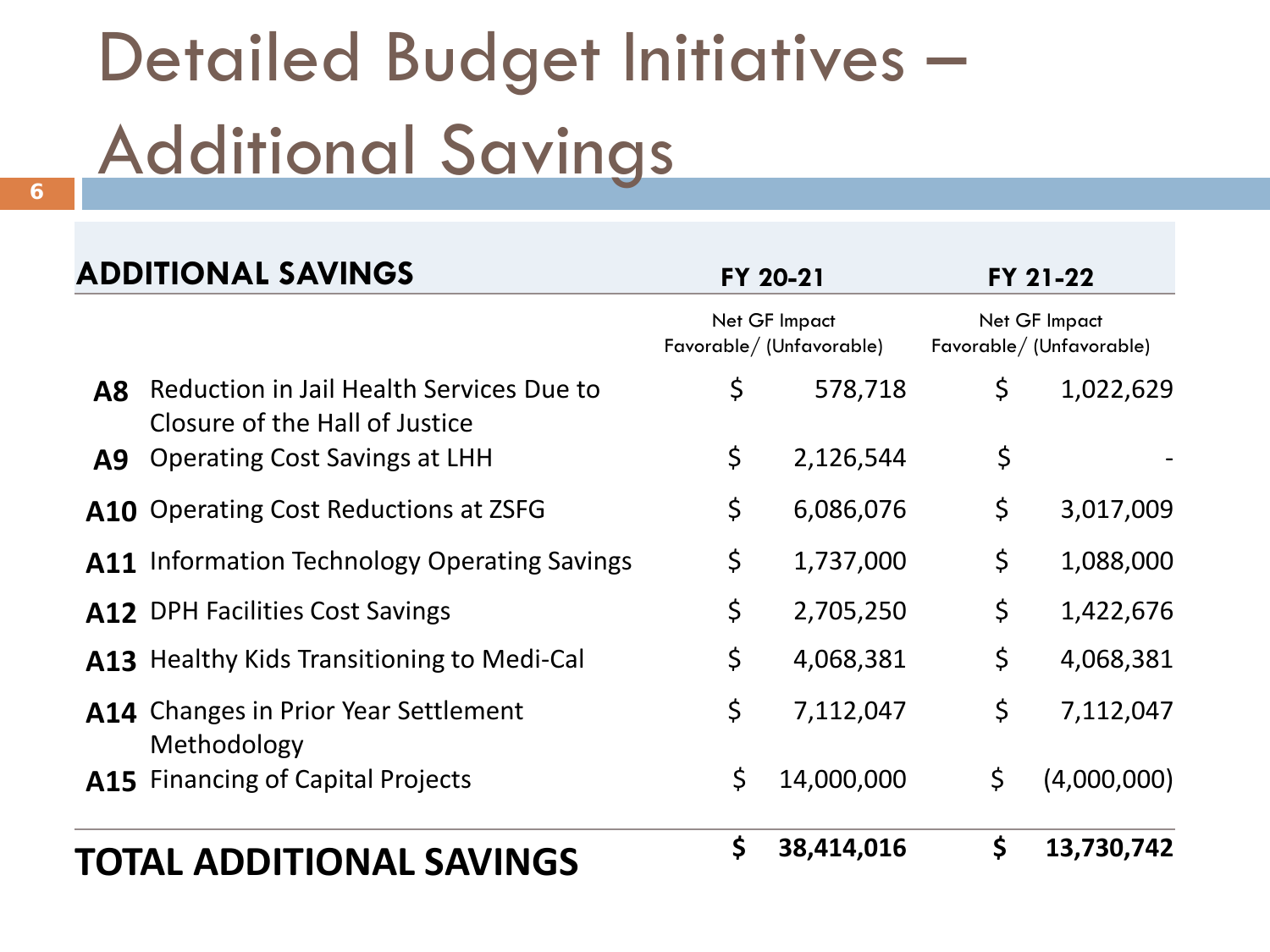# Detailed Budget Initiatives – Emerging Needs **7**

| <b>EXPENDITURES</b>                                                               |                                          | FY 20-21        |                                          | FY 21-22                                |
|-----------------------------------------------------------------------------------|------------------------------------------|-----------------|------------------------------------------|-----------------------------------------|
|                                                                                   | Net GF Impact<br>Favorable/(Unfavorable) |                 | Net GF Impact<br>Favorable/(Unfavorable) |                                         |
| <b>B1</b> Quality Management Redesign of<br><b>Compliance and Privacy Affairs</b> | \$.                                      |                 |                                          | $(2,028,321)$ \$ $(2,662,895)$          |
| <b>B2</b> New Maternal Child Health Equity Initiatives                            | \$                                       | $(550, 619)$ \$ |                                          | (587, 473)                              |
| <b>B3</b> ZSFG Operations and Census (updated)                                    | $\varsigma$                              |                 | - \$                                     |                                         |
| <b>B4</b> Strengthening HR                                                        |                                          |                 |                                          | $\zeta$ (2,721,482) $\zeta$ (3,819,833) |
| TOTAL EMERGING NEEDS                                                              |                                          | \$ (5,300,422)  |                                          | $\frac{1}{2}$ (7,070,201)               |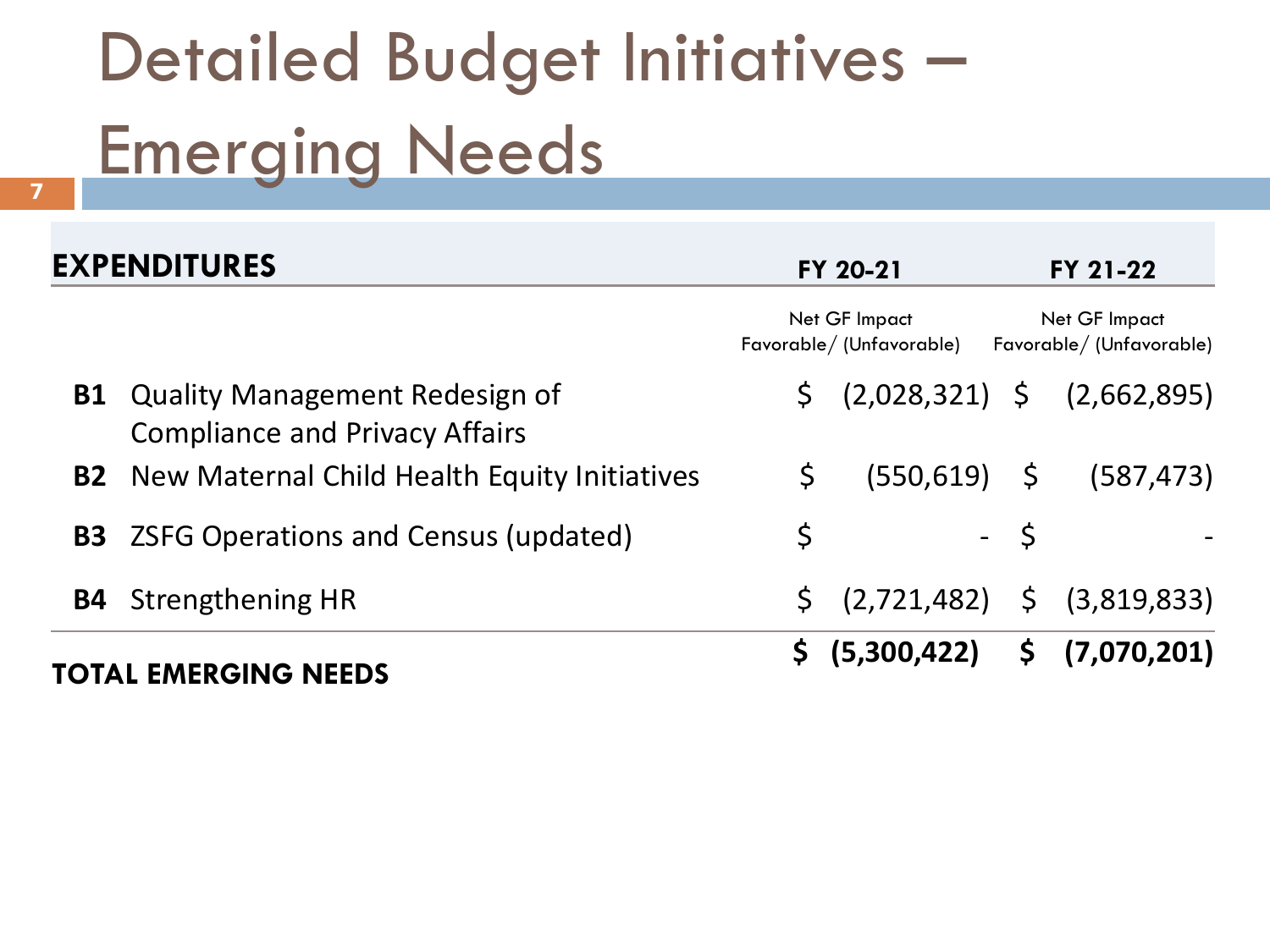### Contingency Reductions

- **8**
- $\Box$  While we do not have specific plan to meet our \$37.7 million contingency at this time
- □ Should we need one, we will likely need to propose reductions that will include program reductions and positions eliminations.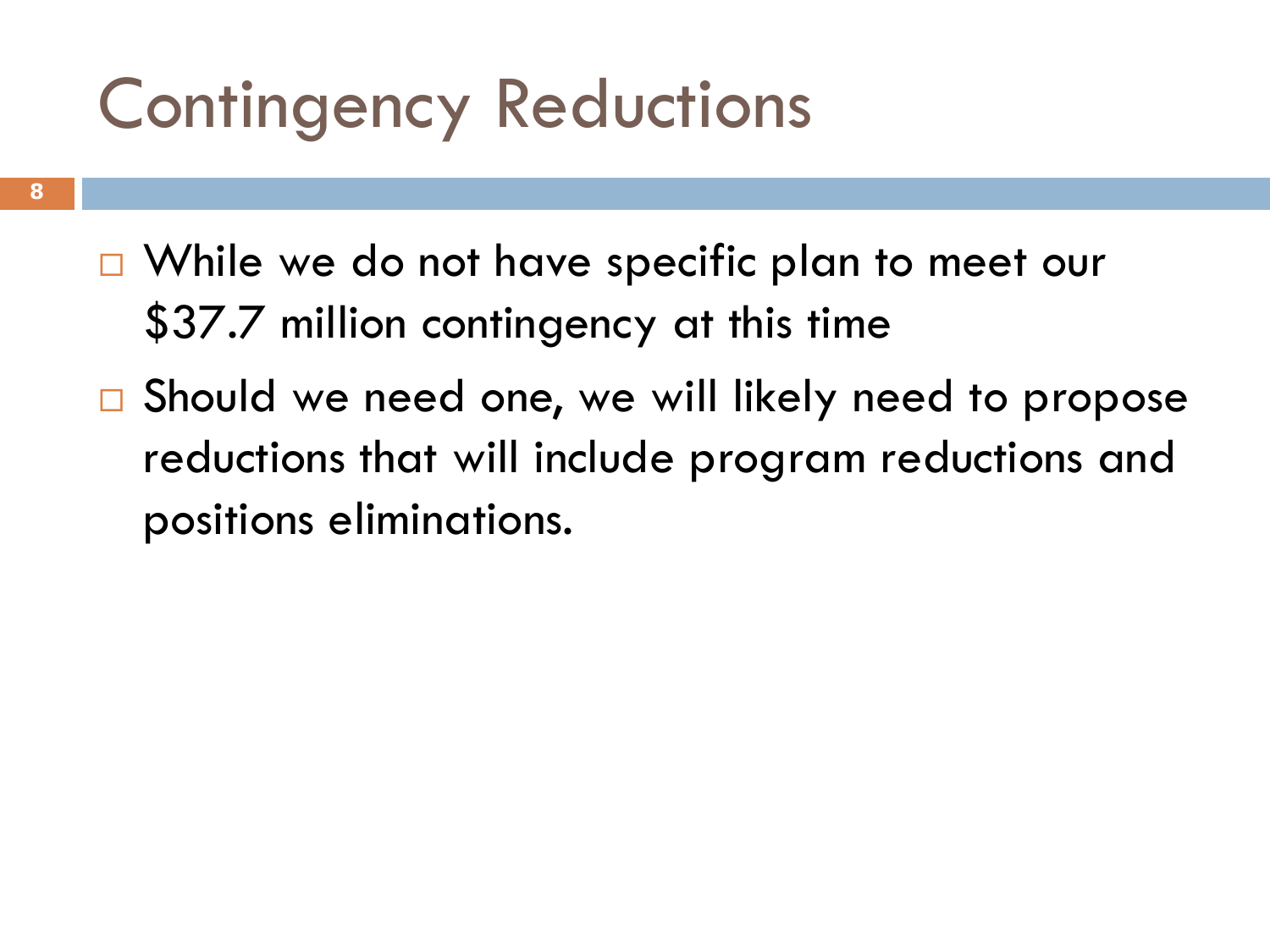### Current Balancing

| ł |  |
|---|--|
|   |  |
| × |  |
|   |  |
|   |  |
|   |  |

| <b>Budget Instructions</b>                        |               | FY 20-21       |               | FY 21-22            |                           | <b>Two-Year Total</b> |
|---------------------------------------------------|---------------|----------------|---------------|---------------------|---------------------------|-----------------------|
| 10%/15% General Fund Reduction Target             | $\mathcal{L}$ | 75,469,552     | $\mathcal{L}$ | 113,204,329         | \$                        | 188,673,881           |
| Revenue Growth Assumed in Deficit                 |               | (59, 392, 517) |               | 41,089,856          | $\frac{1}{2}$             | (18, 302, 661)        |
|                                                   |               | 16,077,035     |               | 154,294,185         |                           | 170,371,220           |
|                                                   |               |                |               |                     |                           |                       |
| 5% Additional Contingency                         | \$            | $\blacksquare$ | \$            | 37,734,776          | $\mathcal{L}$             | 37,734,776            |
|                                                   |               |                |               |                     |                           |                       |
| <b>Health Commission Proposoal to Meet Target</b> |               |                |               |                     |                           |                       |
| Revenues                                          | \$            | 79,289,793     | $\frac{1}{2}$ | 48,490,309          | $\frac{1}{2}$             | 127,780,102           |
| Savings                                           | \$            | 38,414,016     | \$            | 13,730,742          | \$                        | 52,144,758            |
| <b>Emerging Needs</b>                             | \$            | (5,300,422)    | \$            | (7,070,201)         | $\boldsymbol{\mathsf{S}}$ | (12, 370, 623)        |
| <b>Total Proposed</b>                             | \$            | 112,403,387    | \$            | 55,150,850          | \$                        | 167,554,237           |
|                                                   |               |                |               |                     |                           |                       |
|                                                   |               |                |               |                     |                           |                       |
| Net Balancing - Above/(Below) Target              | \$            | 96,326,352     | \$            | $(99, 143, 335)$ \$ |                           | (2,816,983)           |
|                                                   |               |                |               |                     |                           |                       |
| System of Care Services Contingency               |               |                |               |                     |                           |                       |
| Reductions - Position eliminations and CBO        |               |                |               |                     |                           |                       |
| <b>Reductions TBD</b>                             |               |                |               |                     | \$                        | 37,734,776            |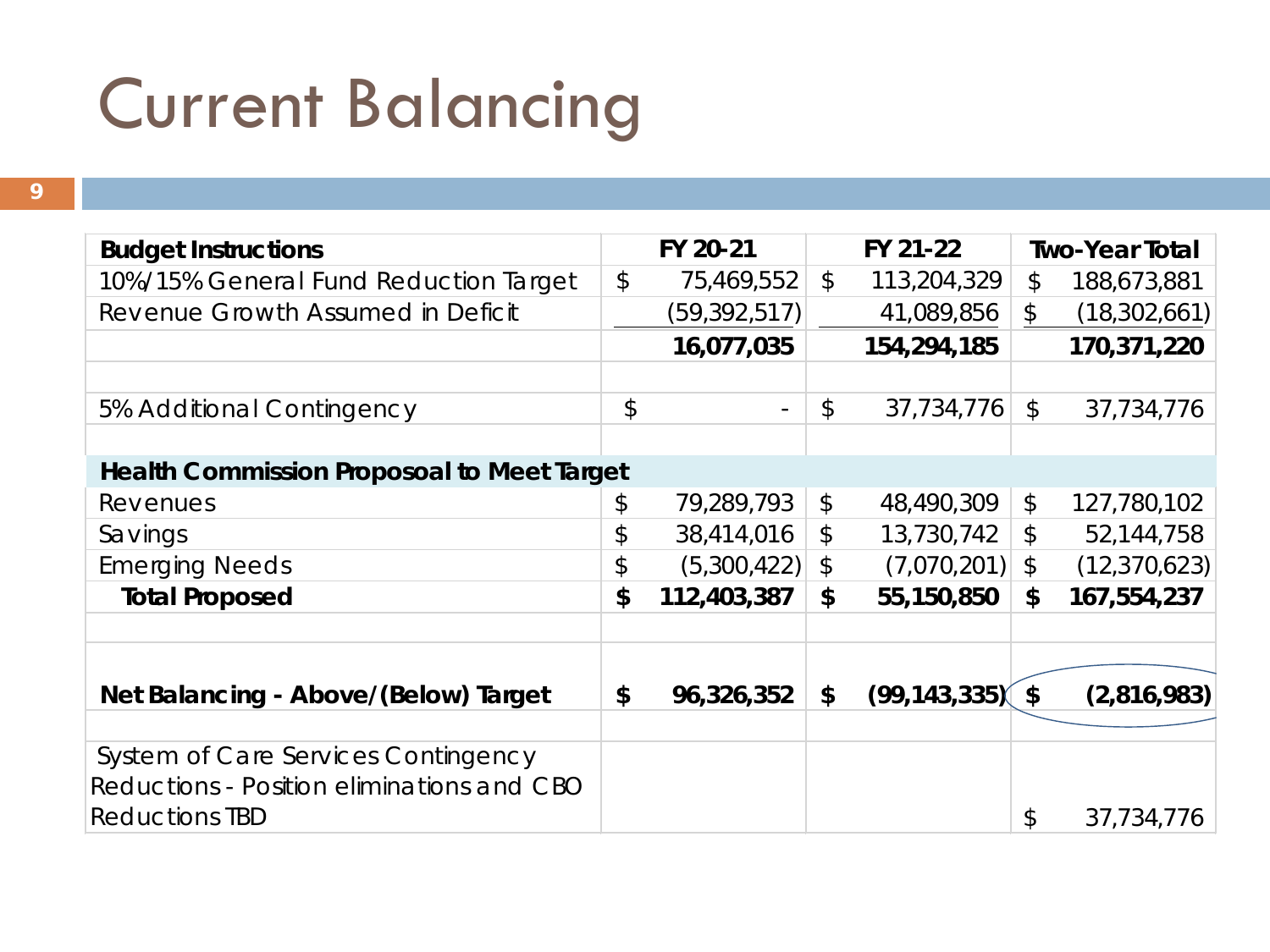#### Next Steps

- □ Submission of plan to the Mayor's Office and work with them to finalize:
	- **P** Proposed Initiatives
	- **Any additional contingency reductions**
	- **Development of budget for COVID spending in** partnership with EOC leadership
	- Any additional Mayoral priorities
- $\Box$  We will keep the Commission informed as we move forward